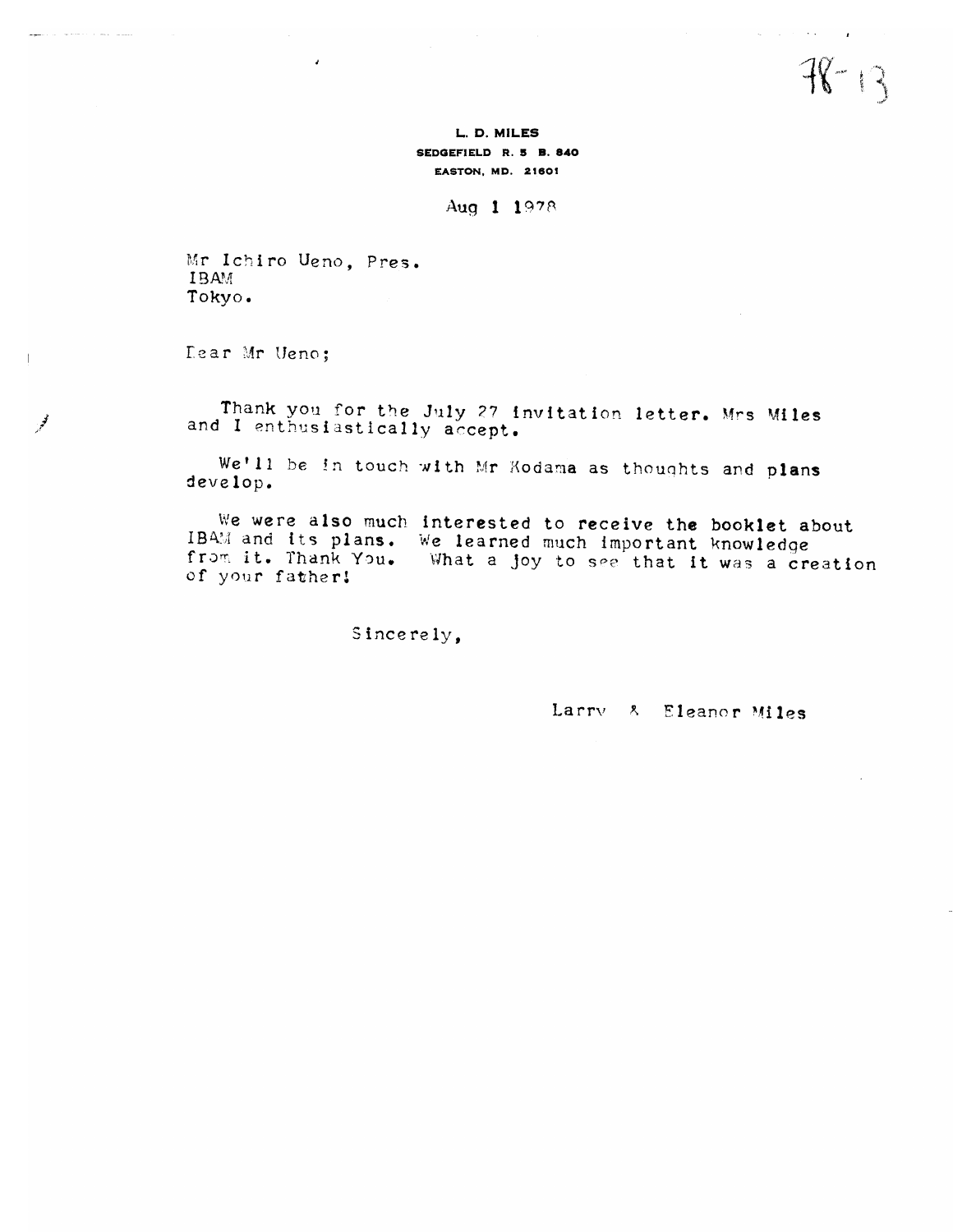## **IBAM** (Institute of Business Administration & Management)

t **a** 39- 15 6-chome, Todoroki, Setagaya, Tokyo, Mail Code : 1 **<sup>58</sup>** Gable Address: SANNODAIGAKU TOKYO Telephone: **(Q3) 704-1111** File Ref:

SOCIETY OF JAPANESE VALUE ENGINEERS (SJVE) July 27, 1978

Mr. and Mrs. Lawrence D Miles Sedgefield R5 B840 Easton, Maryland 21601 U, S. A,

Dear Mr. and Mrs. Miles:

I am pleased to inform you that the Conference Program Committee of this Society formally decided, on July 26, to invite both of you to the 1978 National Conference of SJVE to be held on October 26 and 27 this year in Tokyo.

We sincerely hope that your health conditions would permit you to make a short oversea trip in this autumn. We are desirous of your making a Commemoratory Speech for the conferees on a broad subject of your preference, hopefully on some of your prophetic thoughts on Value technology.

Having an eye at your enjoyment of a comfortable journey at this time, we are considering some arrangements for you only in Tokyo area and its immediate vicinity, which would least force you to a hard schedule as such.

Expense-wise, SJVE is ready to bear the costs for both of you of  $(1)$ round-trip economy-class air-tickets ... Washington, DC and Tokyo; (2) hotel expenses for a week's stay in Tokyo to include the cost of necessary visits in the area. If you wish to plan some leisure program, please feel free to let me know,

Anyway, all of this is to officially confirm our inyitation for each of you to visit Japan in October and to our National Conference. As we firm up the program/scheduling aspects, Mr. Akira Kodama will keep you up-<br>dated.

I shall look forward to hearing from you regarding your plans.

Very sincerely,

Laherol temo .<br>hiro Ueno

President, SJVE

IU/ kn PS: As for your speech, we will set aside a period of 90 minutes for your speech (to be shared by yourself and your interpreter speaking alternately). A brief resume of your speaking plan would be much appreciated.